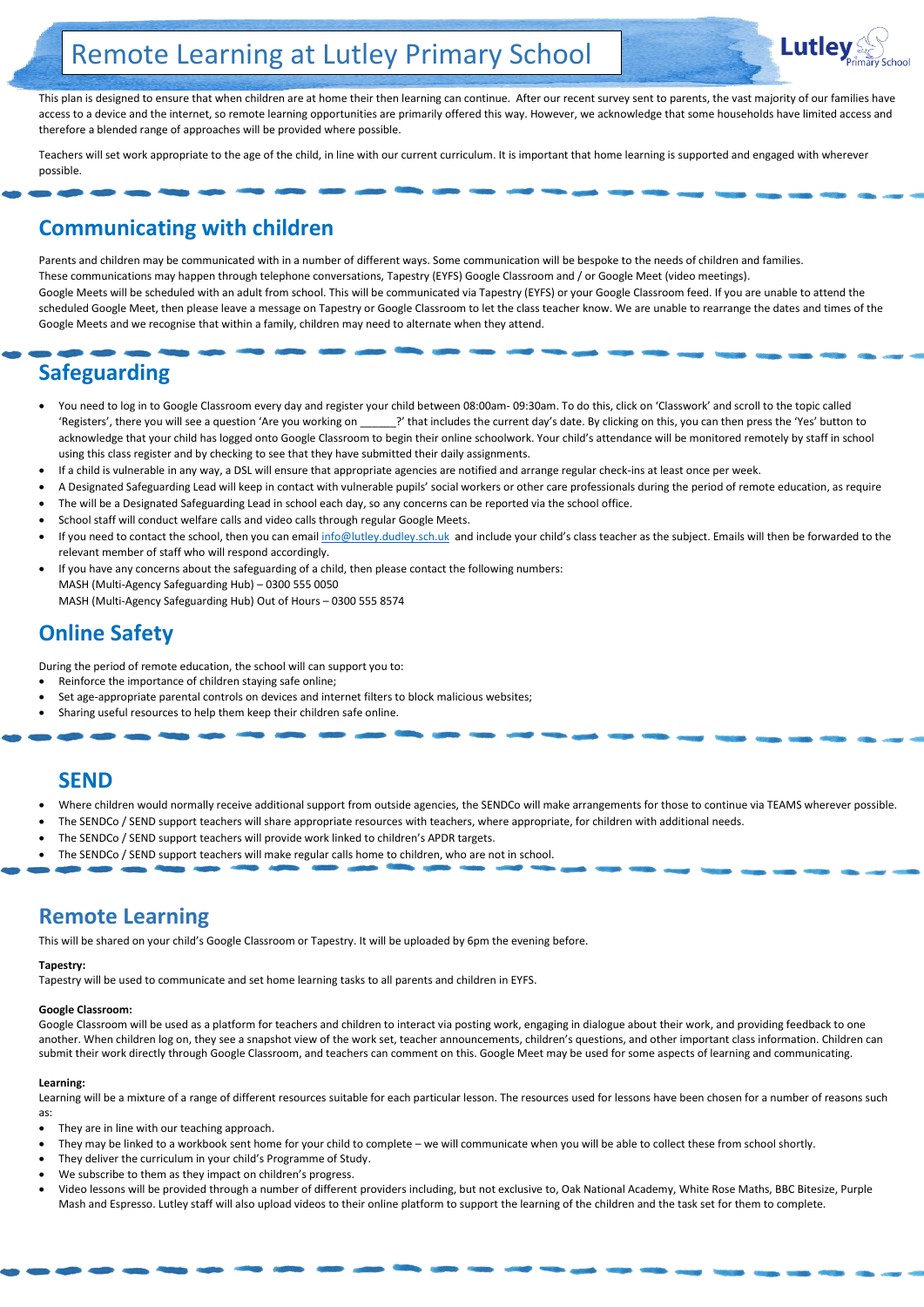# **What will my child be set each day in EYFS?**

**\* learning activities/ tasks may be practical or involve your child recording using pen and paper** 

- A video from the class teacher, where possible, to introduce and frame the day ahead.
- Daily **literacy** lesson: Videos from staff will up uploaded on to Tapestry. Learning activities and tasks will set for your child to complete.
- Daily **phonic** lesson will be posted. The phonic phase and work set will match their current phonic knowledge. This may differ from other children in the class.
- Daily **maths** lesson videos will be uploaded. These will be accompanied by learning activities and tasks will set for your child to complete.
- A daily **story** recorded by a familiar adult to the children.
- Electronic e Books allocated from our Big Cat **Reading** Scheme.
- Each day will have additional learning linked to the other areas for learning: **personal, social and emotional development, communication and language, physical development, understanding the world and expressive arts and design**.
- In addition to this, there will be **key skills** for your child to complete including name writing focusing on letter formation and videos modelling letter formation will be sent via Tapestry.
- A variety of learning activities linked to the topic, which will focus on: playing and exploring, active learning and creating and thinking critically. These are the **characteristics of effective learning**.

# **What will my child be set each day in Key Stage One?**

**\* learning activities/ tasks may be practical or involve your child recording using pen and paper** 

A video from the class teacher, where possible, to introduce and frame the day ahead.

**Maths:** we will follow the Power Maths sequence of lessons.

On Google Classroom you will find:

- A daily pre-recorded Power Maths lesson. Children should watch the 'Discover' video, followed by the 'Think together' video, pausing the video to complete short tasks as requested to do so. Children will then be directed to complete work in their practice book or the relevant pages which will be uploaded.
- \* The assignment will detail what equipment the children might need to complete the lesson.
- $\div$  Teachers may upload videos from White Rose to support a concept being taught
- The children will then do independent work in the orange Power Maths book. Or the relevant page will be uploaded on to Google Classroom.
- Answers will be provided for questions to be marked before you upload to the assignment.
- Feedback will be provided by an adult in school.

- A daily pre-recorded Power Maths lesson. Children should watch the 'Discover' video, followed by the 'Think together' video, pausing the video to complete short tasks as requested to do so. Children will then be directed to complete work in their practice book.
- \* The assignment will detail what equipment the children might need to complete the lesson.
- \* The children will then do independent work in their book. Or the relevant page will be uploaded on to Google Classroom.
- Answers will be provided for questions to be marked before you upload to the assignment.
- $\div$  Feedback will be provided by an adult in school.
- Feachers may upload videos from White Rose to support a concept being taught

## **English:**

- **Phonics or Spellings**: Your child will be set work that matches their current phonic knowledge. This may differ from other children in the class. On Google Classroom, you will have a daily video lesson and activities linked to reading.
- Writing: We will be using Jane Considine's sentence stacking approach. This is an approach that we use in school and the children are familiar with it. Children will use paper to create ideas on their 'Thinking Side' and then write sentences on their 'Writing Side'.

On Google Classroom you will find:

- Daily link to video sessions.
- Additional resources: Teachers will upload materials that will support the children with their writing. This might include word banks, a thinking side scaffold, modelled sentences or video links.
- $\cdot$  Work can be uploaded as a photograph to the assignment.
- $\div$  Feedback will be provided by an adult in school.
- **Handwriting**: A pre-recorded handwriting lesson based on our kinetic letters handwriting practice. Children will watch the video and pause it when asked to, so that they can emulate the writing that has been shown to them.
- **Reading e-book**: these will be allocated via Big Cat online scheme. This links to a systematic approach to the teaching of phonics and is the same scheme that we follow in schools.
- A **story** recorded by a familiar adult to the children.

## **Other lessons:**

 One or two non-core lessons which will be set as an assignment. This could include videos from high-quality home learning websites such as The Oak Academy or the BBC Learning at Home. There will be a different lesson each afternoon based on the timetable the children would have followed in school.

## **What will my child be set each day in Key Stage Two?**

A video from the class teacher, where possible, to introduce and frame the day ahead.

**Maths:** we will follow the Power Maths sequence of lessons.

On Google Classroom you will find: